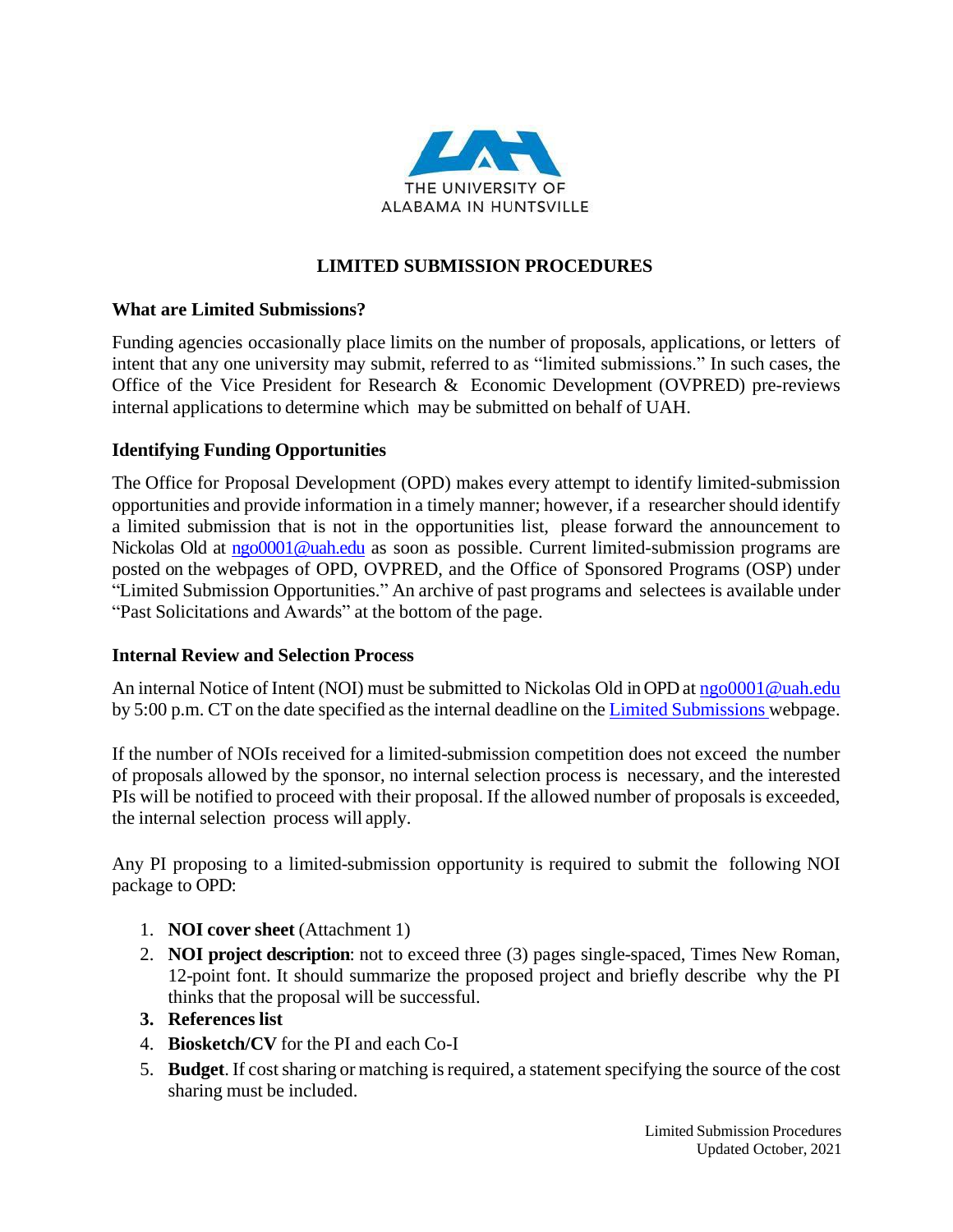*Note*: Unless otherwise stated, all items should be compiled into a single PDF file and submitted to OPD on or before the internal deadline date.

The timing between the NOI deadline and the selection is usually very short. Internal pre-proposals will be evaluated based on the following questions:

- Does the project fit with UAH's strategic strengths?
- Does the project fit with the agency's program objectives?
- Does the project present a clear plan of action?
- Does the NOI follow internal guidelines?

The OVPRED will notify applicants of the outcome of the internal selection(s) as soon as possible. The OVPRED reserves the right to submit the proposal it believes best fits with the particular limited-submission opportunity and may decline to submit any proposal.

# **Selected Proposer Requirements**

As of August 2018, selected proposers are required to work with OPD to plan and prepare their proposal components prior to the agency deadline. However, budget preparations and submission procedures for all proposals will continue to be the responsibility of OSP contract administrators.

OPD will work with PIs to develop strategies for effective project planning, provide full proposal checklists and templates for proposal documents, and offer review and editing services for each proposal document in advance of submission.